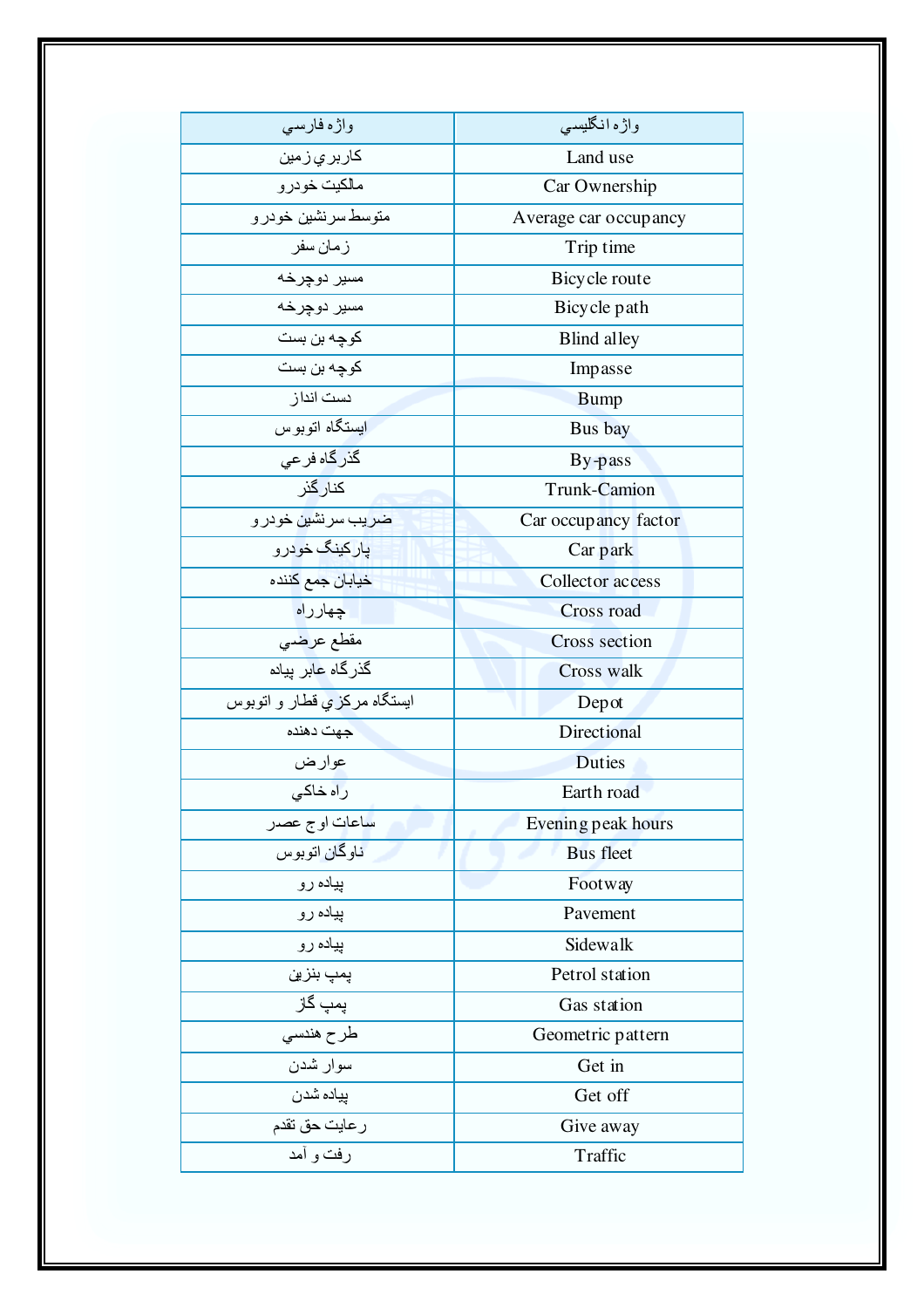| حمل و نقل                      | Transportation           |
|--------------------------------|--------------------------|
| تابلو راهنماي مسير             | Guide sign               |
| مسافر كش                       | Hand rickshaw            |
| پا <i>ر</i> کینگ ساعت <i>ی</i> | Hourly parking           |
| ساعات محدوديت                  | Hours of restriction     |
| شاخص                           | Indicator                |
| تر افيك بين شهر ي              | Inter-city traffic       |
| ترافيك بين محلى                | Inter-district traffic   |
| أمار تقاطع                     | Intersection counts      |
| فاصله                          | Interval                 |
| بزرگراه درون شهری              | Intra city highway       |
| ترافيك درون شهر <i>ي</i>       | Intra city traffic       |
| جدول حاشيه خيابان              | Kerb                     |
| كوجه                           | Lane                     |
| حمل و نقل سبك ريلي             | (LRT) Light Rail Transit |
| حمل و نقل سريع و حجيم          | (MRT) Mass Rapid Transit |
| و انت ــ کاميو ن سبك           | Light truck              |
| خط ابست                        | Linear lane              |
| خيابان اصلي                    | Major street             |
| حمل و نقل حجيم                 | Mass transit             |
| خيابان فر عي                   | Minor street             |
| يار كينگ طبقاتي                | Multi storey car-park    |
| بلاك ماشين                     | Number plate             |
| ساعات غيراوج                   | Off-peak hours           |
| سبقت                           | Overtaking               |
| حق پاركينگ                     | Parking charge           |
| یل عابر پیاده                  | Pedestrian bridge        |
| بنزين بدون سرب                 | Unleaded petrol          |
| وارد ایستگاه شدن (ترن)         | Pull in                  |
| خار ج ايستگاه شدن (ترن)        | Pull out                 |
| حمل و نقل سريع ريلي            | Rail rapid transit       |
| راه أهن                        | Railway                  |
| راه أهن                        | Railroad                 |
| جرائم راهنمايي و رانندگي       | Road traffic offences    |
| مسیر خدماتی                    | Road service             |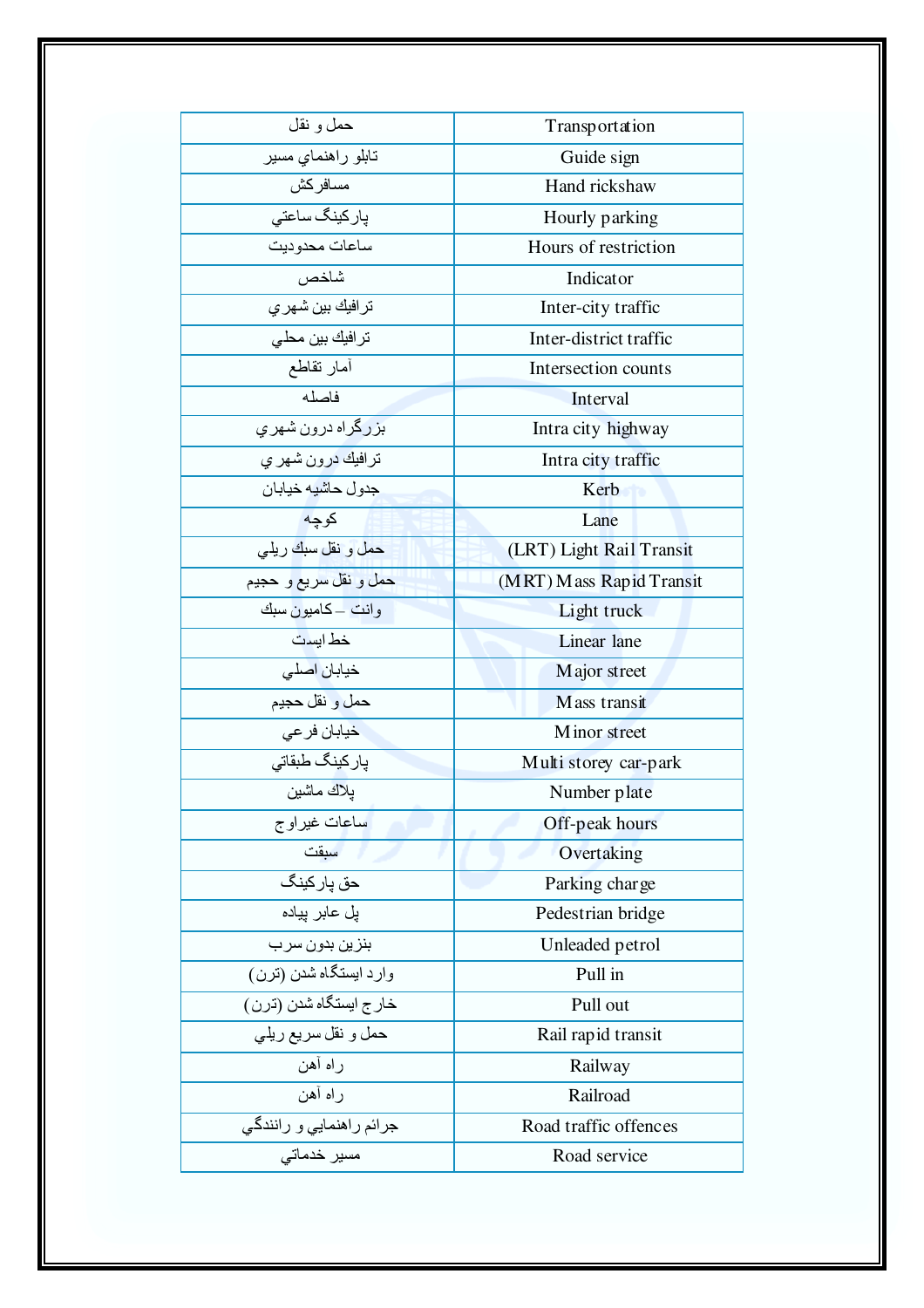| حمل و نقل سريع و حجيم               | Mass Rapid Transit          |
|-------------------------------------|-----------------------------|
| حمل و نقل سبك ريلي                  | Light Rail Transit          |
| میانگین تر افیك روزانه              | (ADT) Average Daily Traffic |
| ساعت او ج                           | Rush hour                   |
| پار کینگ حاشیه ای                   | Street parking              |
| تعريض                               | Widening                    |
| قطار زیرزمینی                       | Subway                      |
| پارکینگ همسطح                       | Surface parking             |
| سوار شدن                            | Take on                     |
| ترافيك عبور ي                       | Through traffic             |
| از دحام ترافیکی _راه بندان تر افیکی | Traffic congestion          |
| از د <b>حا</b> م تر افیک <i>ی</i>   | Traffic jam                 |
| شمار ش حجم                          | Volume counting             |
| آمار گیر <i>ی</i> ترافیك            | Traffic survey              |
| محدوده ممنوعه ترافيك                | Traffic forbidden zone      |
| محدوده ممنوعه تر افيك               | Traffic forbidden inbound   |
| گرہ ترافیک <i>ی</i>                 | <b>Traffic knot</b>         |
| چراغ راهنمای <i>ی</i>               | Traffic light               |
| خط کشی                              | Traffic paint               |
| مقر رات                             | <b>Regulations</b>          |
| ترافيك عبور ي                       | <b>Transitional traffic</b> |
| الگوي سفر                           | Trip pattern                |
| تو ليد سفر                          | Trip generation             |
| جذب سفر                             | Trip attraction             |
| عادات سفر                           | Trip habits                 |
| حمل و نقل شهر ي                     | Urban transportation        |
| میدان دید                           | Visibility                  |
| پياده روي                           | Walking                     |
| سطح خدمت                            | (LOS) Level of Service      |
| پارك سوار                           | (R Park and Ride & P)       |
| آرام ساز ي ترافيك                   | Traffic calming             |
| ألودگي صوتي                         | Noise pollution             |
| آلودگي هوا                          | Air pollution               |
| حجم ترافيك                          | <b>Traffic Volume</b>       |
| اتوبوس أكاردئوني                    | Articulated bus             |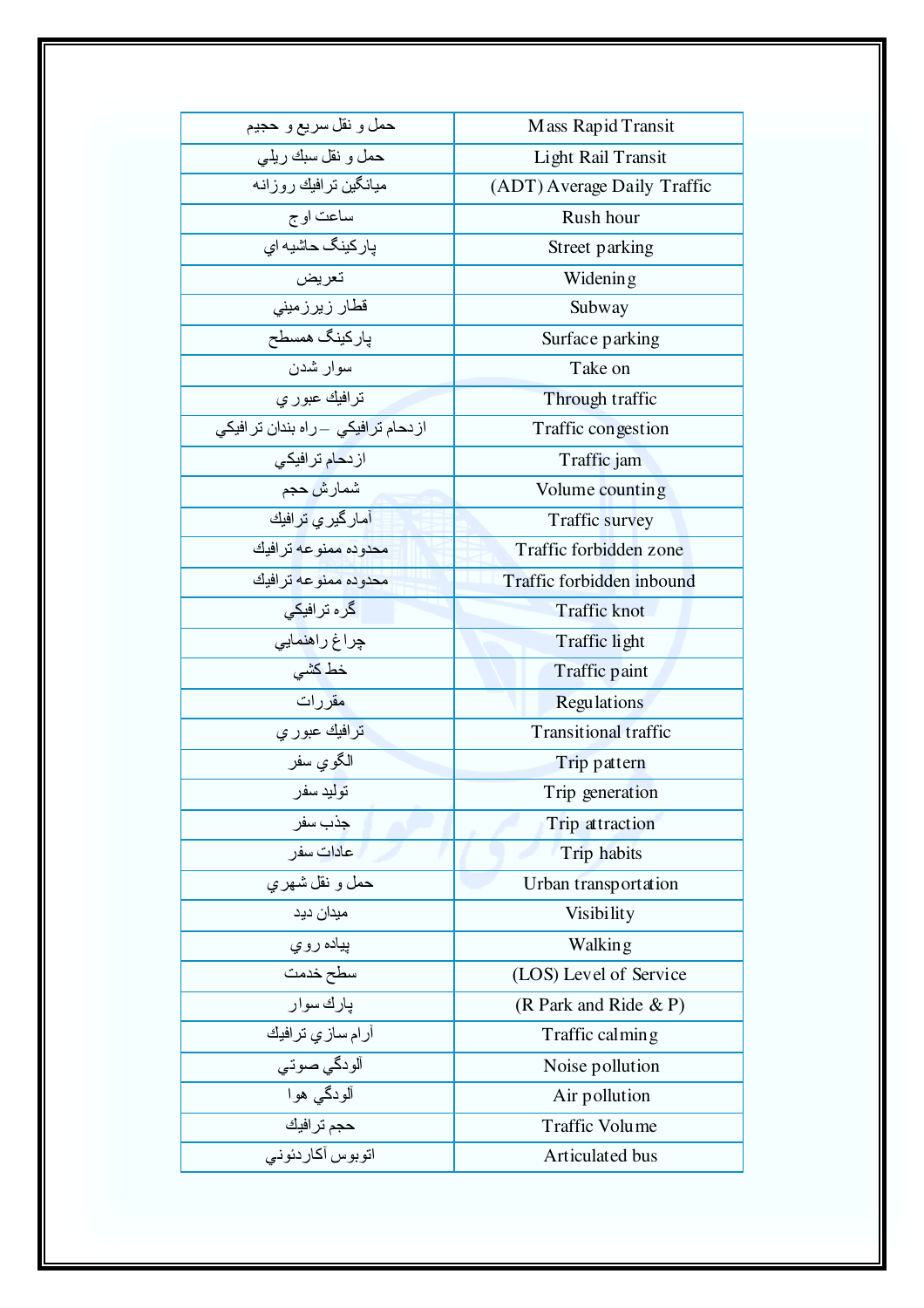| اتوبوسراني                 | Bus transportation      |
|----------------------------|-------------------------|
| ايستگاه اتوبوس             | Bus stop                |
| بزرگراه                    | Express way             |
| يارك سوار                  | Park and Ride           |
| ياركومتر                   | Parking meter           |
| يايانه                     | Terminal                |
| خط کشی                     | <b>Marking</b>          |
| تابلوهاي بالاسري           | Overhead signs          |
| تر افيك سنگين              | Heavy traffic           |
| تصادفات منجر به جراحت      | <b>Injuries</b>         |
| تقاطع                      | Intersection            |
| تقاطع                      | Junction                |
| تقاطع غير همسطح            | Interchange             |
| تقاطع هم <mark>سط</mark> ح | At-grade intersection   |
| جابجائى                    | <b>M</b> obility        |
| جانيناه                    | Refuge                  |
| چراغ راهنما                | Traffic signal          |
| ساعت او ج                  | Peak hour               |
| حمل و نقل عموم <i>ی</i>    | M ass transportation    |
| حمل و نقل عمومي            | Public transportation   |
| خط اتو بو س                | <b>Bus</b> lane         |
| خط دو چر خـه               | Cycle lane              |
| خيابان مطي (فرعي)          | Local street            |
| راه شریانی                 | Arterial road           |
| رفتار ترافیکی              | <b>Traffic behavior</b> |
| روشنائى                    | Lighting                |
| پل عابر پیاده              | Foot bridge             |
| روگذر عابر بیباده          | Pedestrian overpass     |
| زیرگذر عابر پیاده          | Pedestrian underpass    |
| شبكه شطرنجى                | Grid-iron network       |
| شدت تصادف                  | Accident severity       |
| ضريب تعديل                 | Adjustment factor       |
| طراحي هندسي                | Geometric design        |
| كلاه ايمني                 | Safety helmet           |
| علائم ترافيك               | Traffic signs           |